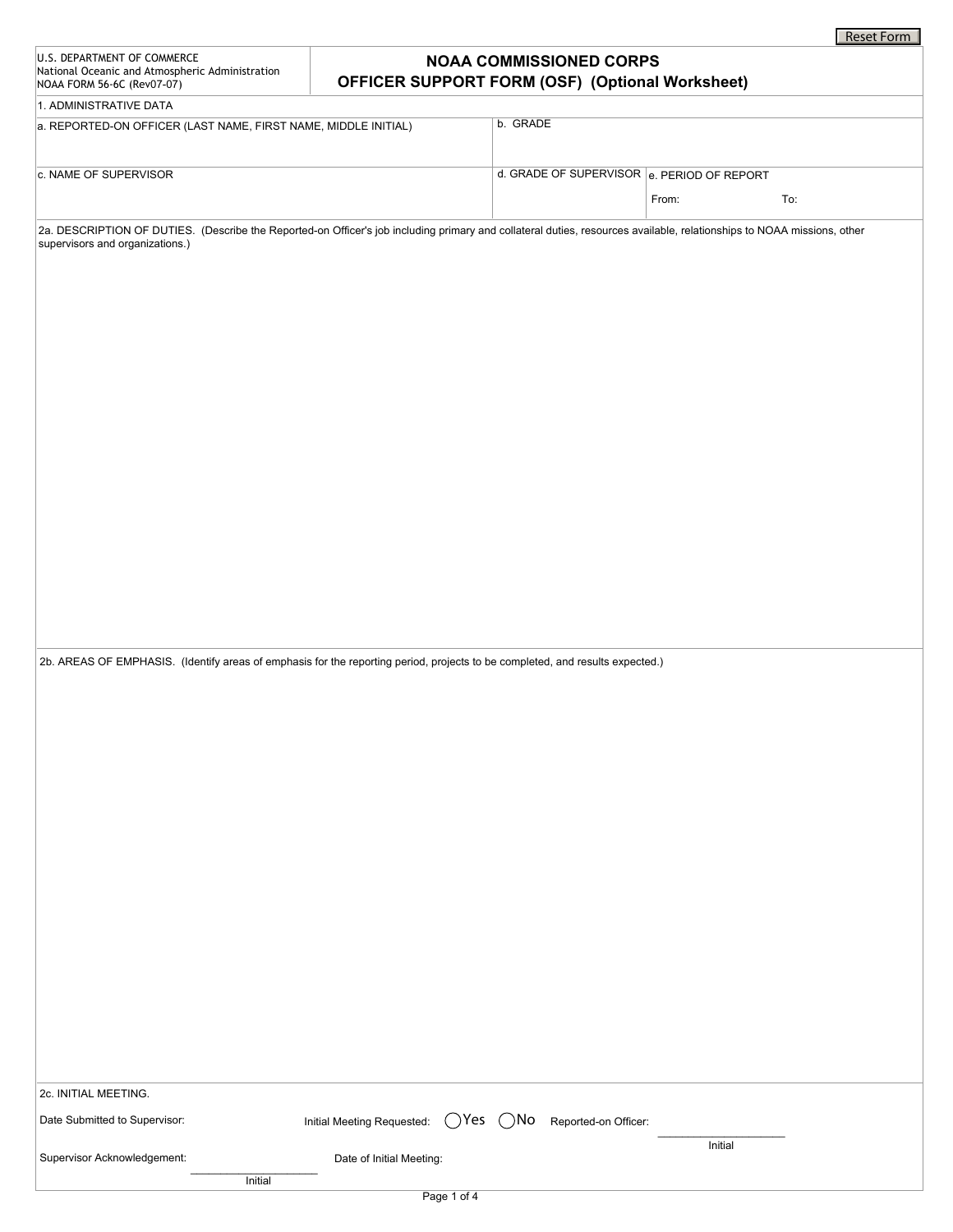3. DURING-PERIOD ADJUSTMENTS TO "DESCRIPTION OF DUTIES" AND "AREAS OF EMPHASIS". (As the reporting period progresses indicate the date and nature of changes made along with the reason(s) why.)

4a. ACCOMPLISHMENTS/AREAS NEEDING IMPROVEMENT FOR THE REPORTING PERIOD. (In addition to noting significant accomplishments and areas needing improvement, the Reported-on Officer should advise the Supervisor of progress toward project completion.)

| 4b. END-OF-PERIOD MEETING.    |                                                                                                                          |
|-------------------------------|--------------------------------------------------------------------------------------------------------------------------|
| Date Submitted to Supervisor: | EOP Meeting Requested:<br>$\bigcap$ Yes<br>$($ $)$ No<br>Reported-on Officer:                                            |
| Supervisor Acknowledgement:   | Initial<br>Date of End-of-Period Meeting:<br>Initial                                                                     |
|                               | 5. SUPERVISOR'S COMMENTS ON THE REPORTED-ON OFFICER'S ACCOMPLISHMENTS/AREAS NEEDING IMPROVEMENT FOR THE REPORTED PERIOD. |
|                               |                                                                                                                          |
|                               |                                                                                                                          |
|                               |                                                                                                                          |
|                               |                                                                                                                          |
|                               |                                                                                                                          |
|                               |                                                                                                                          |
|                               | $P$ <sub>200</sub> $2$ of $\Lambda$                                                                                      |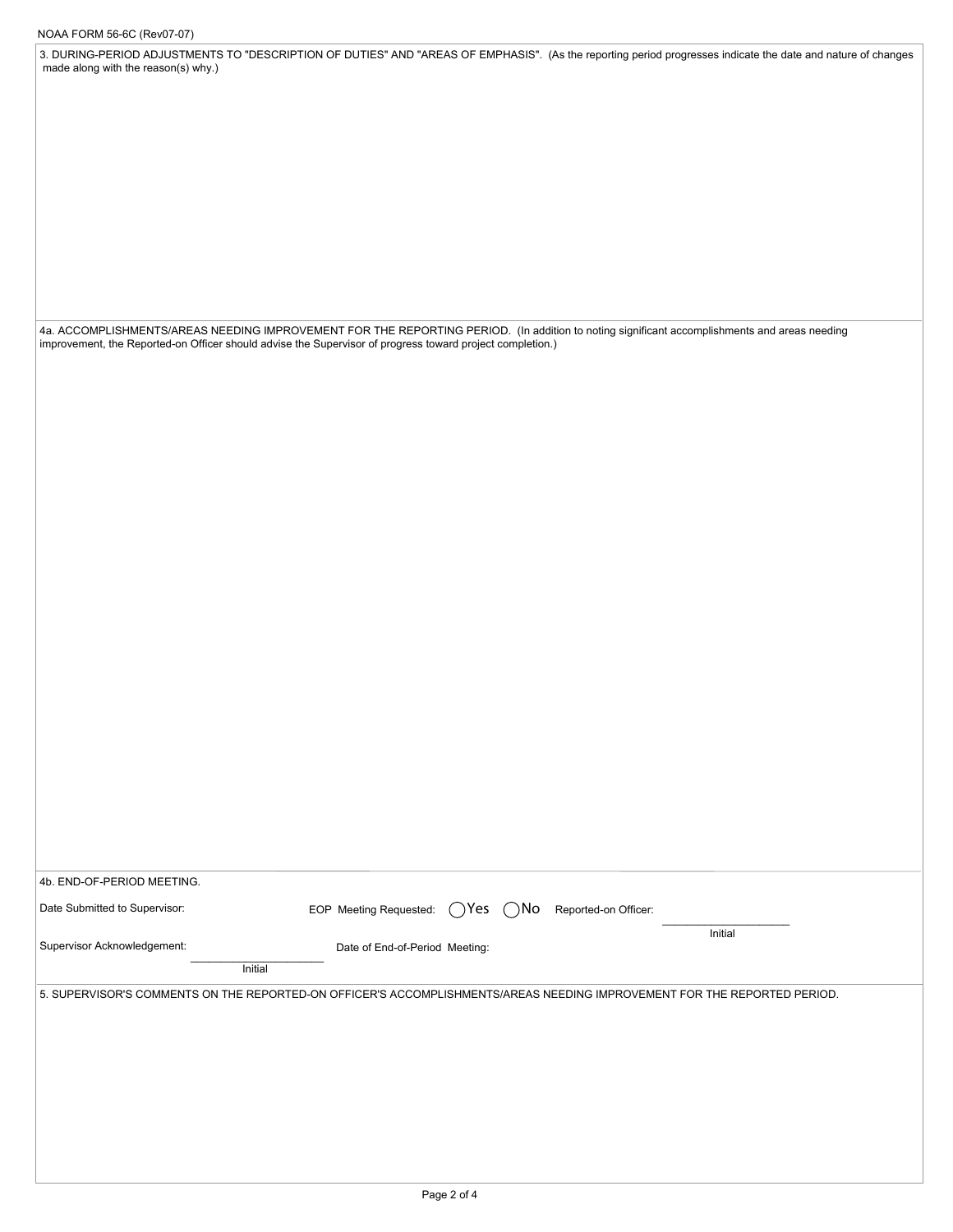6. PERFORMANCE OBSERVATIONS. (For each of the performance areas listed below, note or describe specific aspects or examples of performance you observed during the reporting period. Indicate the date of occurrence and sufficient information to enable you to recall what happened when providing performance feedback and assessing the officer's performance.)

a. PERFORMANCE OF DUTIES: (Measures an officer's ability to manage and get things done. Includes: *Planning and Preparedness, Using Resources, Results / Effectiveness, Adaptability, Professional Competence.*)

b. COMMUNICATION SKILLS: (Measures an officer's ability to communicate in a positive, clear, and convincing manner. Includes: *Speaking and Listening, Writing.*)